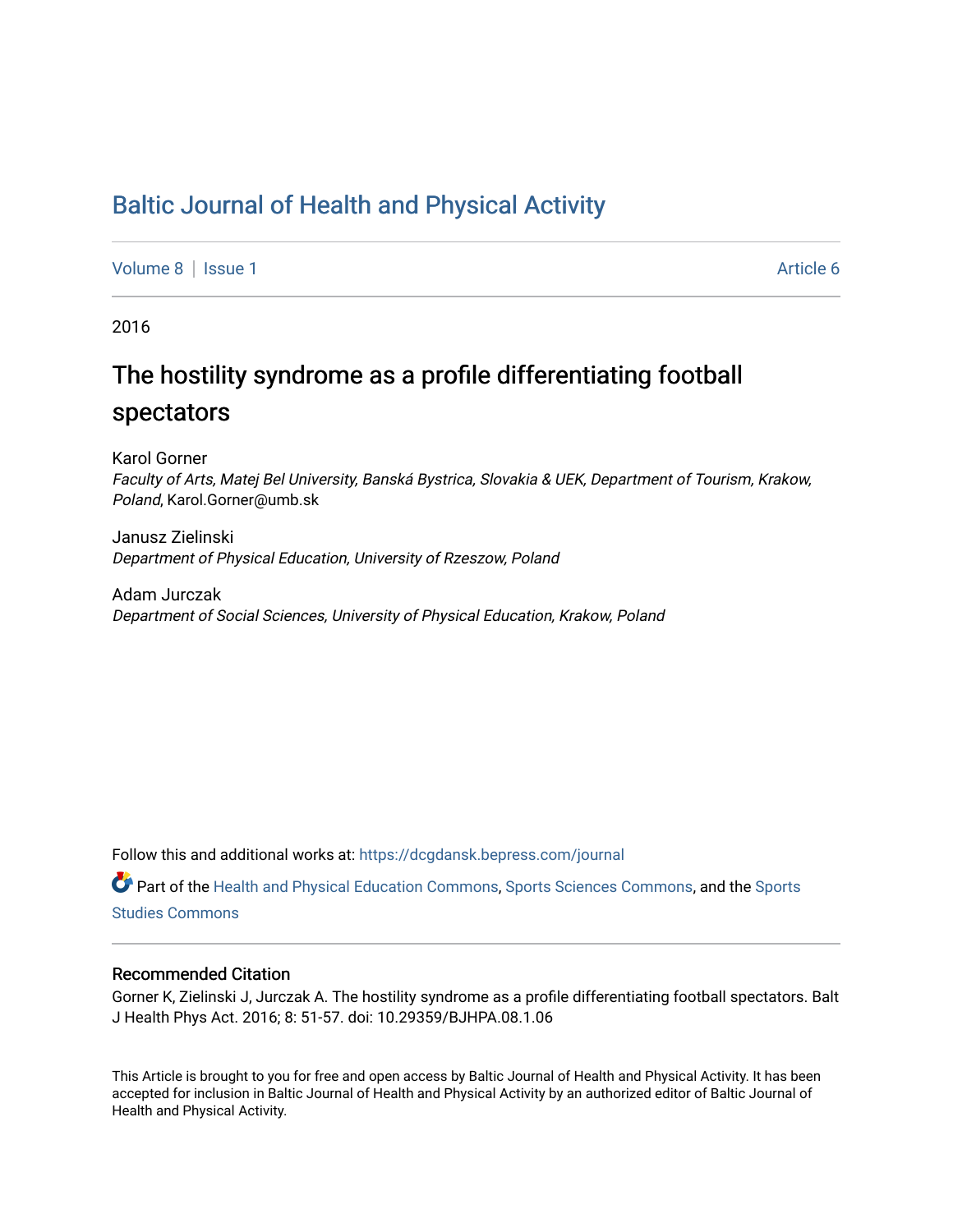#### **Authors' Contribution:**

**A** Study Design

- **B** Data Collection **C** Statistical Analysis
- **D** Data Interpretation
- **E** Manuscript Preparation
- **F** Literature Search
- **G** Funds Collection

**The hostility syndrome as a profile differentiating football spectators**

#### **Karol Görner1 ACDGF, Janusz Zieliński2 ABCDE, Adam Jurczak3 ACDEF**

- <sup>1</sup> Faculty of Arts, Matej Bel University, Banská Bystrica, Slovakia & UEK, Department of Tourism, Krakow, Poland
- 2 Department of Physical Education, University of Rzeszow, Poland
- <sup>3</sup> Department of Social Sciences, University of Physical Education, Krakow, Poland

| abstract                |                                                                                                                                                                                                                                                                                                                                                                                                                                                                                                                                                                                                                                                                                                                                                                                                                                                                                                                                                                                                                                                                                                                                                                                                                                                                             |
|-------------------------|-----------------------------------------------------------------------------------------------------------------------------------------------------------------------------------------------------------------------------------------------------------------------------------------------------------------------------------------------------------------------------------------------------------------------------------------------------------------------------------------------------------------------------------------------------------------------------------------------------------------------------------------------------------------------------------------------------------------------------------------------------------------------------------------------------------------------------------------------------------------------------------------------------------------------------------------------------------------------------------------------------------------------------------------------------------------------------------------------------------------------------------------------------------------------------------------------------------------------------------------------------------------------------|
| <b>Background</b>       | Football matches may be entertaining, or may become events erupting with violence and<br>releasing aggression. Unfortunately, incidents of hooligans' disorderly conduct during<br>matches and outside the stadium are more and more frequently considered to be prevailing<br>and unavoidable elements in football games.                                                                                                                                                                                                                                                                                                                                                                                                                                                                                                                                                                                                                                                                                                                                                                                                                                                                                                                                                  |
| <b>Material/Methods</b> | The study comprised a total of 60 football hooligans and 60 ordinary football fans, in which<br>the hostility syndrome was assessed by means of the Scale of Interpersonal Stances (SIS).                                                                                                                                                                                                                                                                                                                                                                                                                                                                                                                                                                                                                                                                                                                                                                                                                                                                                                                                                                                                                                                                                   |
| <b>Results</b>          | The results of the survey regarding the style of social functioning in the groups of respon-<br>dents showed a significant difference ( $p = 0.004$ ) between them. The analysis of the hosti-<br>lity syndrome scores on the SIS (Tab. 2) revealed considerable divergences, and the 0.16<br>value of the rps index (football supporter vs. football hooligan) indicated low similarity of<br>the created profiles.                                                                                                                                                                                                                                                                                                                                                                                                                                                                                                                                                                                                                                                                                                                                                                                                                                                        |
| <b>Conclusions</b>      | The hostility syndrome index was different in the group of ordinary supporters from that<br>in football hooligans. High values of its components in the group of hooligans implied that<br>their hostility was higher than normal, which could suggest their greater susceptibility<br>to militant and antisocial stance than in the controls. The rebellious and suspicious style<br>in social contacts was high and considerably higher in football hooligans than in ordina-<br>ry supporters, which proved their long-lasting trend towards triggering off defensive and<br>untrustworthy attitude to other people. Football hooligans possessed a high level of su-<br>spicion, significantly higher than in ordinary supporters, which resulted in their dominant<br>antagonist and destructive stance towards others. During a match, the football hooligan<br>preferred aggressive and sadistic, and cooperative and narcissistic styles in interpersonal<br>relations, and manifested them with outbursts of extreme violence as well as with drama-<br>tically high superiority and exaggerated independence, as opposed to ordinary supporters<br>who exhibited extremely low aggression and their superiority and independence did not<br>differ from the norm. |

**Key words** football hooligans, sadism, hostility, aggression

#### **article details**

| <b>Article statistics</b>    | Word count: 2,465; Tables: 2; Figures: 1; References: 21                                                                                                                                                                                                                                                                                                                                                                                                                                                                                                                                                                                                                                                                                                                                             |
|------------------------------|------------------------------------------------------------------------------------------------------------------------------------------------------------------------------------------------------------------------------------------------------------------------------------------------------------------------------------------------------------------------------------------------------------------------------------------------------------------------------------------------------------------------------------------------------------------------------------------------------------------------------------------------------------------------------------------------------------------------------------------------------------------------------------------------------|
|                              | Received: October 2015; Accepted: December 2015; Published: March 2016                                                                                                                                                                                                                                                                                                                                                                                                                                                                                                                                                                                                                                                                                                                               |
| <b>Full-text PDF:</b>        | http://www.balticsportscience.com                                                                                                                                                                                                                                                                                                                                                                                                                                                                                                                                                                                                                                                                                                                                                                    |
| Copyright                    | © Gdansk University of Physical Education and Sport, Poland                                                                                                                                                                                                                                                                                                                                                                                                                                                                                                                                                                                                                                                                                                                                          |
| Indexation:                  | AGRO, Celdes, CNKI Scholar (China National Knowledge Infrastructure), CNPIEC, De Gruyter - IBR (International<br>Bibliography of Reviews of Scholarly Literature in the Humanities and Social Sciences), De Gruyter - IBZ<br>(International Bibliography of Periodical Literature in the Humanities and Social Sciences), DOAJ, EBSCO - Central<br>& Eastern European Academic Source, EBSCO - SPORTDiscus, EBSCO Discovery Service, Google Scholar, Index<br>Copernicus, J-Gate, Naviga (Softweco, Primo Central (ExLibris), ProQuest - Family Health, ProQuest - Health &<br>Medical Complete, ProQuest - Illustrata: Health Sciences, ProQuest - Nursing & Allied Health Source, Summon<br>(Serials Solutions/ProQuest, TDOne (TDNet), Ulrich's Periodicals Directory/ulrichsweb, WorldCat (OCLC) |
| <b>Funding:</b>              | This research received no specific grant from any funding agency in the public, commercial, or not-for-profit<br>sectors.                                                                                                                                                                                                                                                                                                                                                                                                                                                                                                                                                                                                                                                                            |
| <b>Conflict of interest:</b> | Authors have declared that no competing interest exists.                                                                                                                                                                                                                                                                                                                                                                                                                                                                                                                                                                                                                                                                                                                                             |
| <b>Corresponding author:</b> | Prof. PaedDr. Karol Görner, PH.D., professor Department of Physical Education and Sports, Faculty of Arts, Matej<br>Bel University; Tajovského 40, 97401 Banská Bystrica, Slovakia; E-mail: karol.gorner@umb.sk                                                                                                                                                                                                                                                                                                                                                                                                                                                                                                                                                                                      |
| <b>Open Access License:</b>  | This is an open access article distributed under the terms of the Creative Commons Attribution-Non-commercial<br>4.0 International (http://creativecommons.org/licenses/by-nc/4.0/), which permits use, distribution, and<br>reproduction in any medium, provided the original work is properly cited, the use is non-commercial and is<br>otherwise in compliance with the license.                                                                                                                                                                                                                                                                                                                                                                                                                 |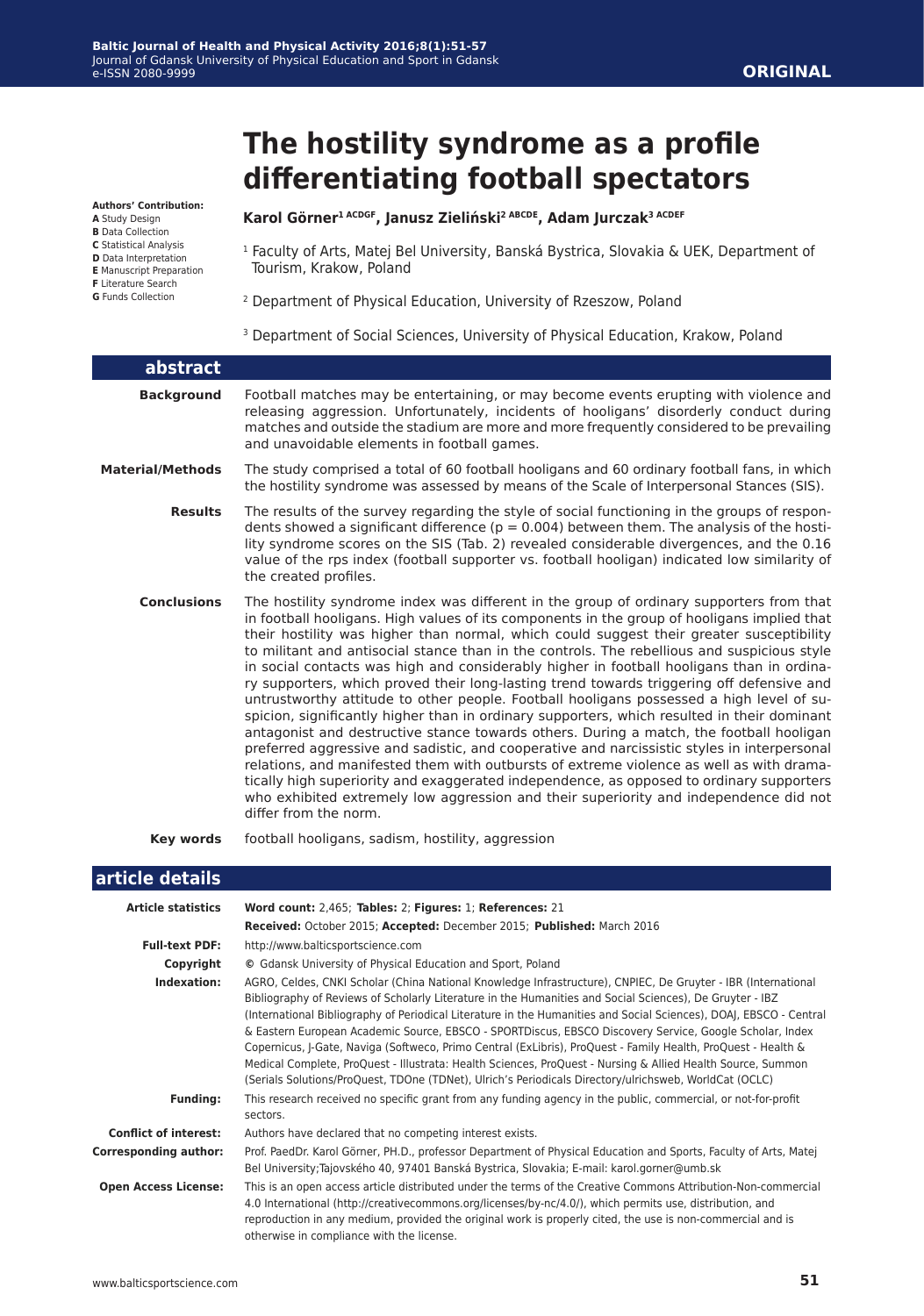## **introduction**

Lorenz [1] tried to explain the reasons for socially unacceptable behaviour. He claimed that in a restricted area people and animals functioned in a similar way, and also in situations when the so-called leadership instincts prevailed. The anonymity of individuals in given subcultures was deepened by masking (wearing similar clothes, hiding faces behind scarves or under hoods), which created favourable conditions for antagonist and destructive behaviours [2, p. 602]. Other studies on the subject-matter revealed that socially destructive behaviours depended also on gender – men, more often than women, preferred to use force when solving difficult challenges and violated law and order [3, p. 54]. The studies on neurasthenia, depression and hysteria revealed that each individual possessed a characteristic way of social functioning depending on their group affiliation. Various stance manifestations balanced between submission and dominance, and hostility and friendliness towards the social exposure participants [4, 5, 6]. Nowadays, more and more frequently we encounter people who surprise us with their attitudes and behaviours. One of the reasons for such a stance may lie in globalisation and greater availability of social goods, which some time ago were not accessible on such a large scale. Therefore, their value has depreciated, and they have become products for which the demand has decreased. Things which were earlier sought after and provided their owners with satisfaction and pride nowadays have become neutral stimuli [7]. Perhaps that is why a search for new impetus and sensations has become a modern source of stimulation, and anti-social attitude, including hostility, may turn desirable for various social groups [8].

In the relevant literature one may find disparate reasons for hostility in football hooligans. The two most common ones include factors connected with a specific course of a given sporting event and determinants of rivalry between aggressive football firms [9, 10]. Other causes of hostility revealed in fights outside the stadium also comprised destructive ways of coping with alienation [11, p. 633] and anonymity by young spectators, heightened in those subcultures by wearing similar clothes or by characteristic hiding their faces behind scarves or under hoods [2, p. 602].

The purpose of the study was to describe growing hostility in football spectators depending on their group affiliation. It tried to find answers to the following questions: 1) Does the hostility syndrome differentiate football spectators? 2) Do groups of ordinary supporters and football hooligans present different levels of mistrust and suspicion towards other people? 3) What is the level of aggression in football spectators?

## **material and methods**

The study comprised a total of 120 football fans, aged 19-28 years, i.e.: the experimental group (FH – football hooligans) – which consisted of 60 supporters of football clubs from the city of Rzeszów, Poland, and the control group (OS – ordinary supporters) – represented by 60 students from the University of Rzeszów.

The Interpersonal Theory of Personality (ITP) constituted the theoretical basis for the accepted research method. Based on the above, it was possible to assume that the antagonist and destructive stance would be more typical of football hooligans in their interpersonal relations rather than of ordinary sup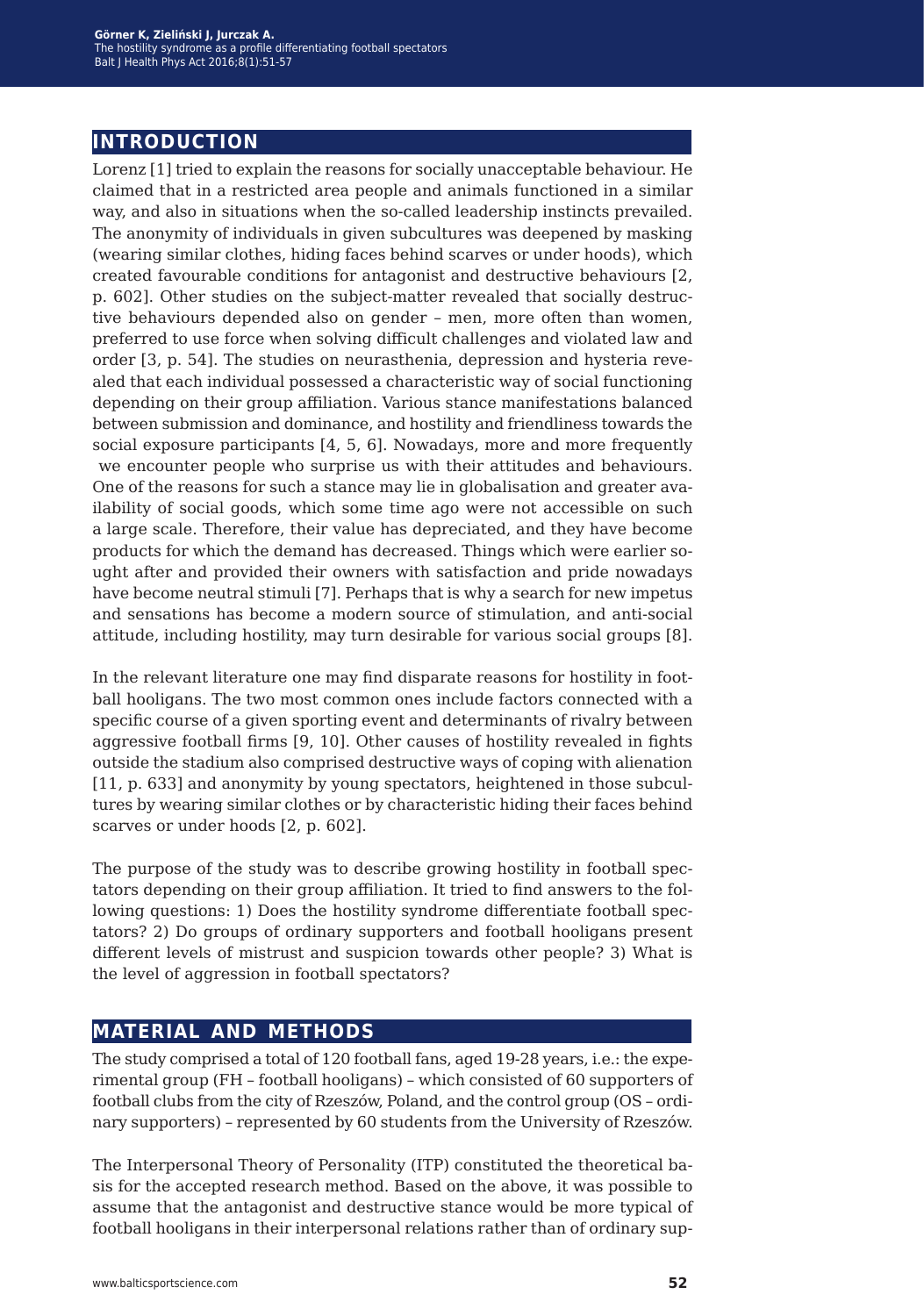porters. Therefore, the Scale of Interpersonal Stances (SIS) was used to detect the so-called hostility syndrome. It was especially helpful in diagnosing the style of interpersonal approach and social functioning and in differentiating personality disorders. All styles of functioning were created in the spheres of domination-submission and love-hostility.

The survey consisted of 70 questions, and answers to them developed the following 12 participant profiles: 1) managerial and authoritarian, 2) supporting and over-protective, 3) collaborating and friendly, 4) submissive and dependent, 5) refraining and masochistic, 6) rebellious and suspicious, 7) aggressive and sadistic, 8) competitive and narcissistic, 9) self-accepting, 10) deceiving, 11) resourceful, realistic and relatively autonomous, and 12) pessimistic, hopeless and calling for help. The hostility syndrome index was made out of scales  $5, 6, 7$  and  $8.$  The  $8$ -grade<sup>1</sup> octile conversion table for the measurement of attitudes was used to find inter-polar location for representatives of individual groups in order to analyse individual profiles on the SIS. Each of the 8 octiles was ascribed one level of the variable: extremely low (1st-2nd octile), low (3rd octile), below average (4th octile), normal (5th octile), above average (6th octile), high (7th octile) and extremely high (8th octile) [4, 5, 6].

Each group was analysed taking into account individual profiles by means of the mean and standard deviations. The 8-point conversion table for each SIS distribution was harnessed to specify differences between the groups of respondents (see footnote 1). Profiles for those groups were made by means of the mediana (see Table 2) and the conversion table (see footnote 1), and the Dumas method [12, p. 24-45] was implemented to interpret the results (see footnote 1). It enabled calculating the similarity index of the obtained profiles.

### **results**

The style of social functioning was analysed in the experimental group (football hooligans) and the controls (ordinary supporters). The analysis of the results focused on finding out a possible dependency between the two antagonistic groups and the 12 criteria describing the SIS. Further on, having found potential differences, a detailed comparative analysis followed, which concerned the hostility syndrome expressed by the following criteria: refraining and masochistic (profile 5), rebellious and suspicious (profile 6), aggressive and sadistic (profile 7), and competitive and narcissistic (profile 8).

Table 1. Comparison of arithmetic means of the style of social functioning on separate SIS between the research groups

| Research groups          | Style of social functioning - SIS |     |     |     |     |         |     |     |     |     |     |     |
|--------------------------|-----------------------------------|-----|-----|-----|-----|---------|-----|-----|-----|-----|-----|-----|
|                          | 01                                | 02  | 03  | 04  | 05  | 06      | 07  | 08  | 09  | 10  |     |     |
| Ordinary supporters (OS) | 5.3                               | 6.5 | 6.8 | 8.3 | 3.2 | 1.2 2.1 |     | 4.2 | 4.2 | 3 O | 6.8 | 1.8 |
| Football hooligans (FH)  | 7.8                               | 4.3 | 5.5 | 6.8 | 4.4 | 5.7     | 9.3 | 9   | 3.8 | 2.4 | 5.0 | 5.1 |
| Level of significance    | $p = 0.004$                       |     |     |     |     |         |     |     |     |     |     |     |

The scores showed a significant differentiation  $(p = 0.004)$  between the groups of respondents and their style of social functioning.

 $^{\rm 1}$  Conversion table – the author of the scale [5], while calculating variability by means of octiles (1/2 of quartile), elaborated the eight-grade conversion table for each dispersion on the Scale of Interpersonal Stances (SIS), and accepted that the distance between octiles covered 12.5% of the population. Each octile was ascribed a descriptive grade: octiles 1 and 2 – extremely low, octile 3 – low, octile 4 – below average, octile 5 – average, octile 6 – above average, octile 7 – high, octile 8 – extremely high. During the research on two sexually diversified groups, 100-person each, the above-mentioned obtained material which, in the case of each octile, allowed him to create numerical brackets for raw results in separate SIS profiles.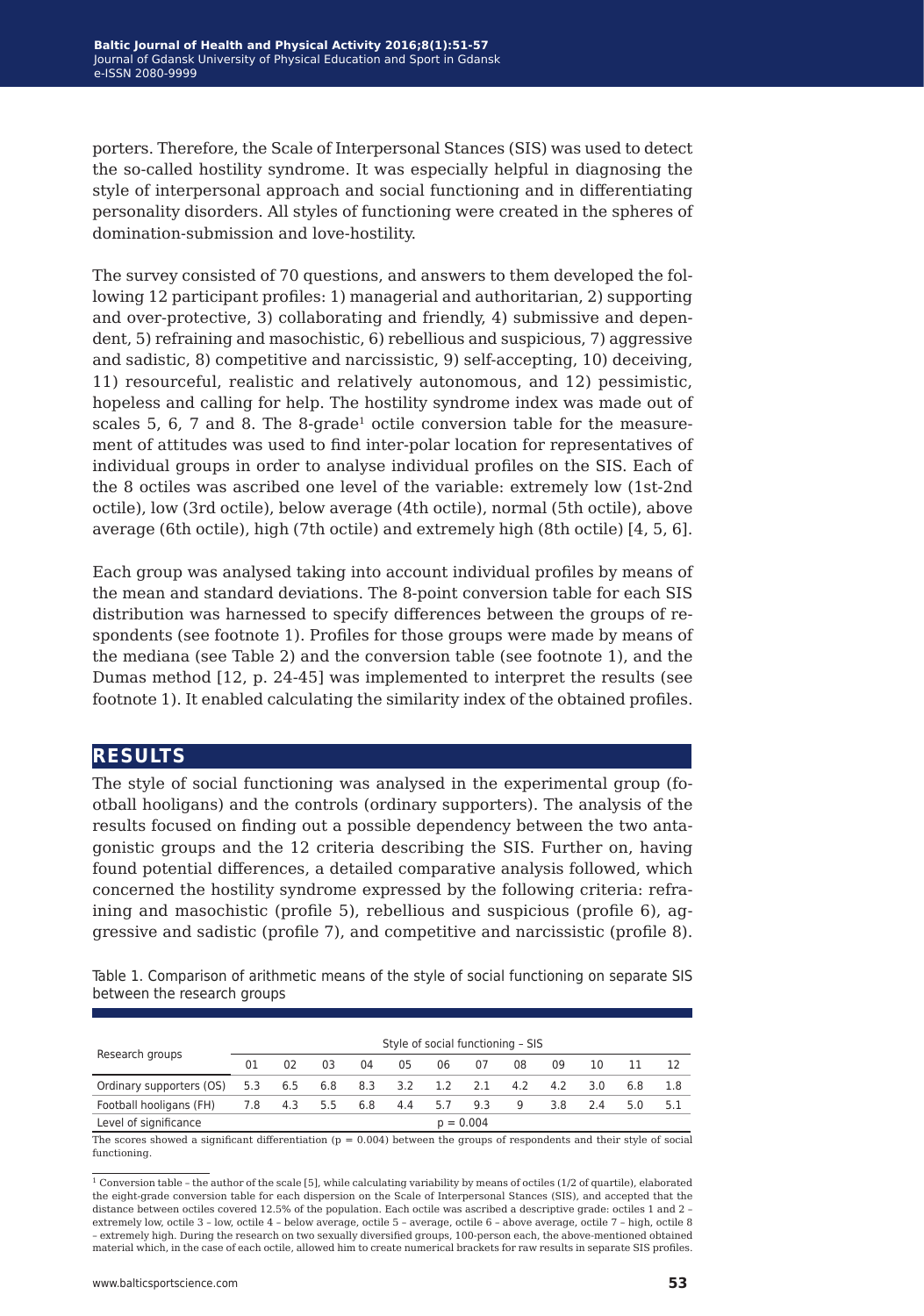Table 2. Comparison of medianas of the style of social functioning on separate SIS between the two research groups

| Research groups          | Style of social functioning - SIS |     |     |    |    |             |     |    |     |    |    |  |
|--------------------------|-----------------------------------|-----|-----|----|----|-------------|-----|----|-----|----|----|--|
|                          | 01                                | 02  | 03  | 04 | 05 | 06          | 07  | 08 |     | 10 |    |  |
| Ordinary supporters (OS) | 6                                 | 6.5 | 6   | 8  | 3  | $\Omega$    | 1.5 | 4  | 2.2 | フト |    |  |
| Football hooligans (FH)  | 8                                 | 4   | 5.5 | 6  | 4  | $\mathbf b$ | 10  | 9  |     |    | 45 |  |

The comparison of the hostility syndrome scores on the SIS revealed considerable result diversification, and the 0.16 value of the rps index (OS vs. FH) implied low similarity of the created profiles<sup>2</sup> (Tab. 2).



LEGEND: Hostility syndrome components: refraining and masochistic [profile 5], rebellious and suspicious [profile 6]. aggressive and sadistic [profile 7], competitive and narcissistic [profile 8]

Fig. 1. Comparison of the hostility syndrome components determined on the basis of the conversion table between the group of football hooligans and ordinary supporters

The scores of both groups of respondents in separate social functioning profiles on the SIS were obtained by means of the conversion table [5, p. 27] (Fig. 1). While comparing football supporters with football hooligans, one might notice significant differentiation of the data ascribed to the hostility syndrome (see profiles: 5, 6, 7 and 8), and the below-mentioned analysis of the interpersonal stance profiles, conducted separately for each of them, provided a number of interesting observations.

Profile 5. The OS group showed a moderate stance towards the outside world, and this style of social contacts was below the norm, as opposed to the FH group, in which the social contacts index was normal (5th octile). The style of social functioning revealed a moderate (socially optimal) similarity of stances in the groups under research, which did not prefer refraining and masochistic attitudes in social contacts.

Profile 6. A high level of rebellion and suspicion in the FH group (7th octile) was a manifestation of hostile and anti-social attitude. Some of its participants were undoubtedly emotionally cool and suspicious individuals, who ostentatiously rejected external law and order, and boasted a negative style in interpersonal functioning. Participants in the OS group appeared on the other end of the scale (1st octile – extremely low score). The rebellious and suspicious style in social functioning enabled revealing totally different attitudes in hooligans and ordinary supporters.

<sup>&</sup>lt;sup>2</sup> The Dumas test enabled calculating the rate of similarities of the obtained profiles [12].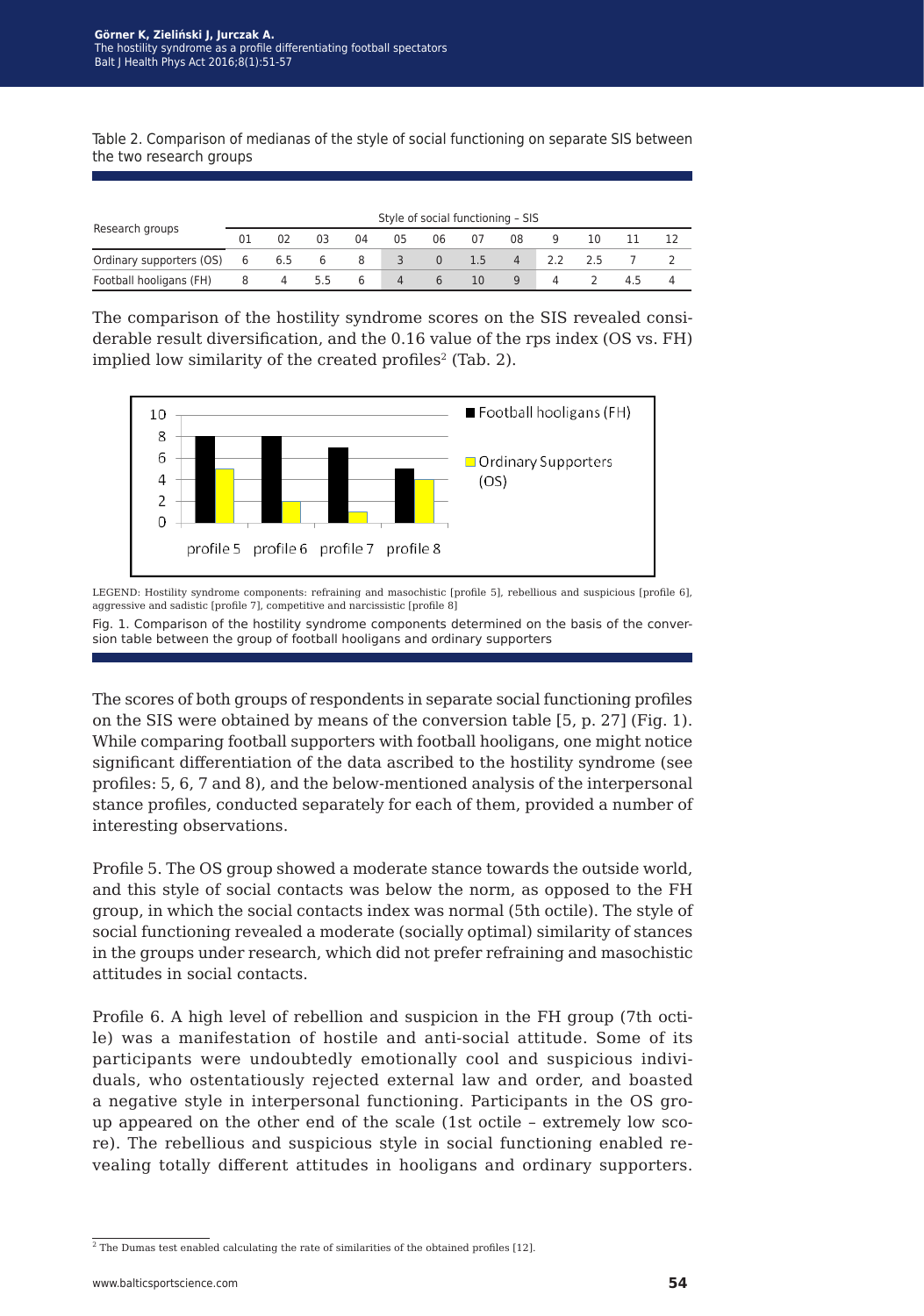Profile 7. Extremely high aggression and sadism towards others were typical of the FH group (8th octile), while the opposite end of the scale was restricted to the OS group, which scored extremely low (2nd octile). It was, no doubt, indicative of preferring stances devoid of irrational aggression or sadism. The aggressive and sadistic style in interpersonal relations showed extremely different stances in the FH and OS groups.

Profile 8. Social contacts of the OS group were normal (5th octile), but unfortunately the same could not be said about the group of football hooligans (8th octile), who showed a tendency towards extremely high superiority and exaggerated manifestation of their independence.

## **discussion**

Sporting events taking place in the stadium may provide satisfying emotional, aesthetic and social experiences and should be perceived positively both by players and spectators [13, p. 130]. Unfortunately, football hooliganism has become overwhelming and society has started to perceive it as a prevailing and unavoidable part of football matches [14, p. 135]. Football spectators can be divided into those who are excited by the match, identify themselves with its values and do not cause any trouble, and those – the so-called football hooligans– who identify themselves with their football club, celebrate its victory pointedly, are mainly interested in the win of their team but not always in the game, and compensate the possible defeat of their club by aggression in or outside the stadium [13].

Aggression of football fans was often explained by the influence of family environment [15]. It turned out that personality more prone to asocial, antisocial rather than pro-social attitudes more frequently developed in high-risk, broken, disintegrated or dysfunctional families [13]. Taking into account a great number of determinants which affect the personality of a football supporter, it is interesting to discover what their attitude towards the outside world is and what type of styles in social functioning they represent (friendly, hostile, leadership). Other surveys showed that there was a close connection between regular participation in sport and social involvement [16, 17]. It was also discovered that together with a greater engagement in sports activity, the probability of developing attitudes susceptible to disturbed interpersonal stances also increased [18]. At the same time, those individuals could be sensitive to incidents of breaking social norms by others [19].

The hostility syndrome described by profiles 5, 6, 7 and 8 showed that the value of the refraining and masochistic style (profile 5) was normal (5th octile) in both groups. Unfortunately, the 7thoctile of the rebellious and suspicious style (profile 6) might show an extremely high susceptibility of the FH group to hostile and antisocial attitudes, as opposed to the OS group, in which the conversion value of the 1stoctilewas extremely low. The aggressive and sadistic style (profile 7) scored the 8th octile in the FH group, which related to extremely high criticism, reciprocal hostility, treating themselves as individuals better than others. The same score for the OS group was extremely low (2nd octile). The competitive and narcissistic style was the last index of the hostility syndrome (profile 8), it was extremely high (8th octile) in the FH group, and it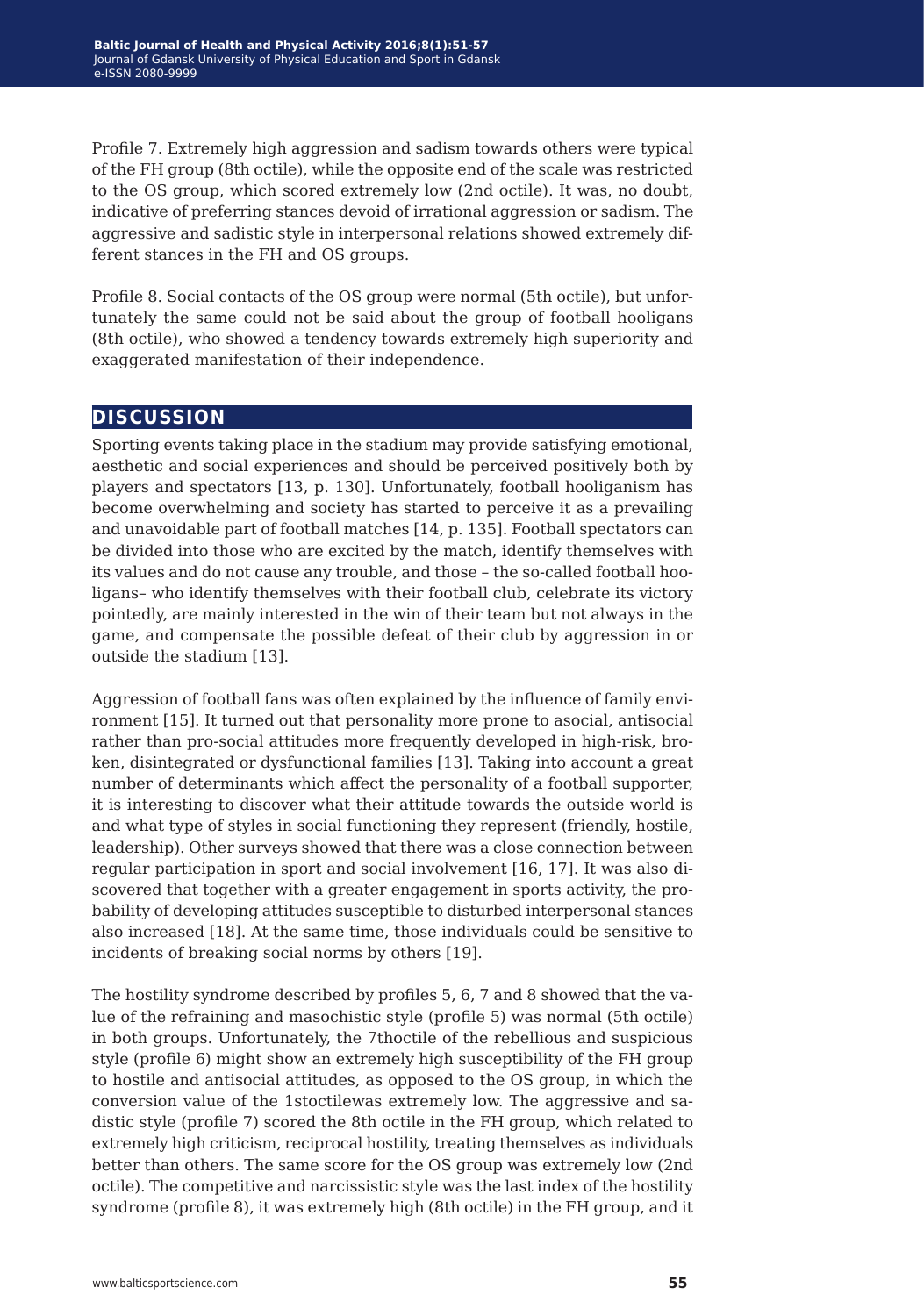was in the norm in the OS group. A higher score of this profile in the FH group testified to a tendency towards superior and over-independent attitudes.

Stanik, an expert in interpersonal stances [4, 5, 6], claimed that each person possessed a specific way of social functioning depending on the group they belonged to. This survey focused on assessing differences in hostility styles, which were manifested by mistrust, suspicion and open and patent aggression in the groups of ordinary supporters and football hooligans. The analysis enabled determining correlations between the hostility syndrome and different group affiliation of the above-mentioned spectators. The use of the Dumas method proved different reactions of the above-mentioned groups in identical situations of social exposure, which was confirmed by the similarity of the created profiles ( $rps = 0.16$ ). It is a well-known fact that football hooligans search for such situations and places which would allow them, at least to a smallest degree, to accomplish their thrill seeking [20, p. 96]. The analysis of separate segments of the scale confirmed assumptions that the ordinary football supporter differed from the football hooligan with a pro-social syndrome. The average score in profiles 2, 3 and 4 showed that those respondents would represent socially accepted attitudes based on fulfilling common environmental needs [21, p. 78].

The overall analysis of the hostility syndrome proved that football hooligans were a negative group of supporters. Mistrust, suspicion and aggression were typical of them – especially of the ones who scored higher in separate profiles. The level of significance calculated for the groups showed the incidence of vital differences in separate SIS profiles. The set of attitudes typical of the hostility syndrome was different, and depending on its intensity it emerged in both groups as specific stances. Some of their members could belong to groups which preferred to disturb personal spheres of other people, while others could represent the group which manifested victories or defeats of their teams according to the accepted norms.

Taking into account a high level of rebellion and suspicion in football hooligans, it should be mentioned that they were exceptionally aggressive and sadistic towards others. The survey revealed that those respondents were excessively critical and hostile towards one another, and most of all thought of themselves as of individuals more superior and better than others. Such an attitude allowed them to summon all their strength and conquer their weaknesses, fear or anxiety. Unfortunately, it seemed that in the case of football hooligans that energy was directed towards another man in order to humiliate, injure, eliminate and many a time kill them.

### **conclusions**

The hostility syndrome differed between the groups of ordinary supporters and football hooligans. Its high score in the group of hooligans showed that this syndrome was above normal in them, which might indicate a greater susceptibility to hostile and antisocial attitudes than in the controls (OS).

The rebellious and suspicious style in social contacts in football hooligans was high (7thoctile) and significantly higher than in ordinary supporters (1st